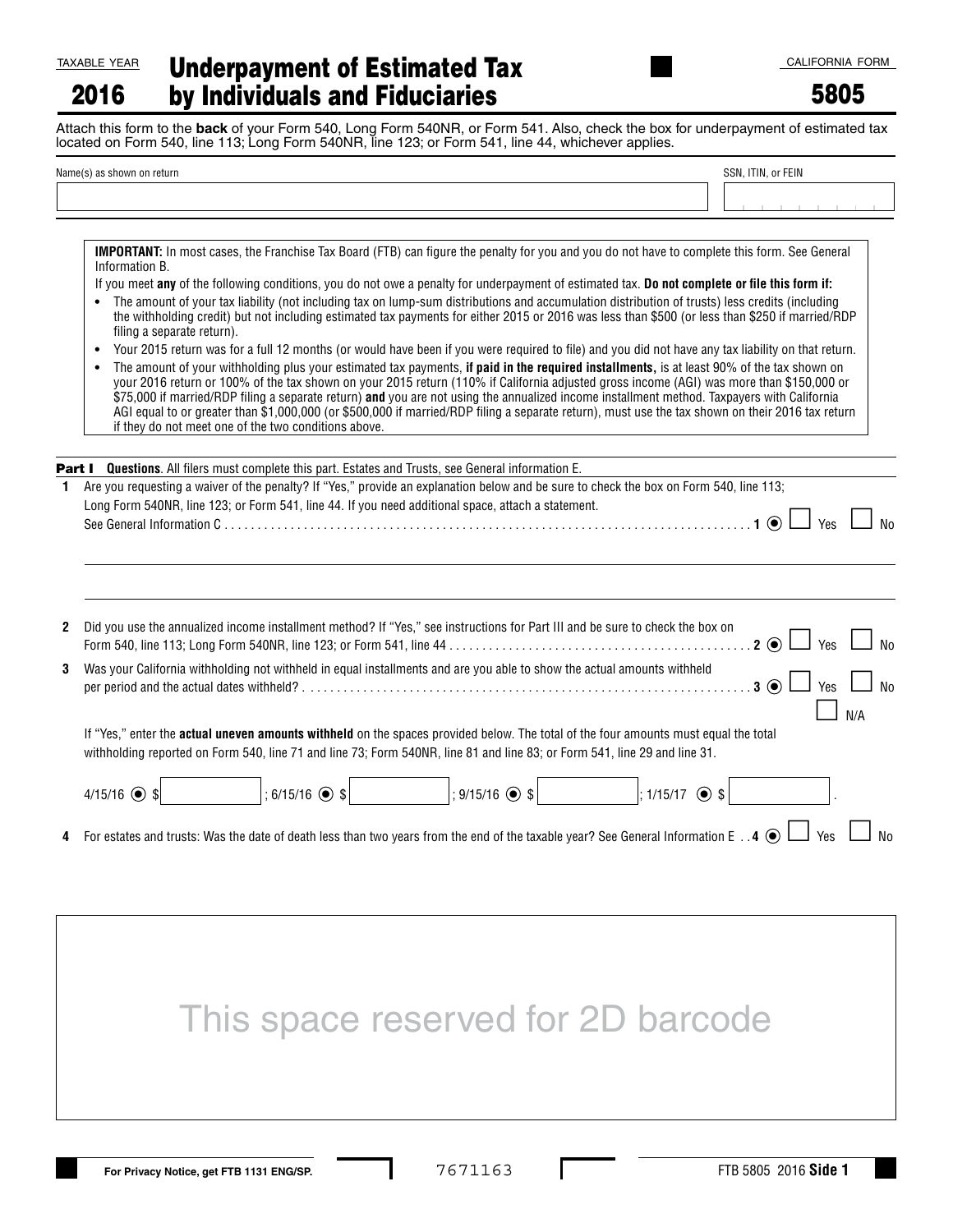| 1. | 00                                                                                                                                                                                                                                                           |
|----|--------------------------------------------------------------------------------------------------------------------------------------------------------------------------------------------------------------------------------------------------------------|
| 2  | 100                                                                                                                                                                                                                                                          |
| 3. | 00 <br>Withholding taxes. Do not include any estimated tax payments on this line. See instructions 3                                                                                                                                                         |
| 4  | Subtract line 3 from line 1. If less than \$500 (or less than \$250 if married/RDP filing a separate return), stop here.<br> 00                                                                                                                              |
| 5. | Enter the tax shown on your 2015 tax return. See instructions. $(110\% (1.10)$ of that amount if the adjusted gross income<br> 00 <br>shown on that return is more than \$150,000, or if married/RDP filing a separate return for 2016, more than \$75,000 5 |
| 6. | Required annual payment. Enter the <b>smaller</b> of line 2 or line 5. (If your California AGI is equal to or greater than<br>100                                                                                                                            |

|              |                                                                                                                                                                              |                      |    |                                       | If you answered "No" to Question 2 in Part I and you cannot use the short method, go to Worksheet II in the instructions (page 4). |       |                       |
|--------------|------------------------------------------------------------------------------------------------------------------------------------------------------------------------------|----------------------|----|---------------------------------------|------------------------------------------------------------------------------------------------------------------------------------|-------|-----------------------|
| 7            |                                                                                                                                                                              |                      |    |                                       |                                                                                                                                    | .100  |                       |
| 8            | Enter the total amount, if any, of estimated tax payments you made8                                                                                                          |                      |    |                                       |                                                                                                                                    | 00ا ـ |                       |
| 9<br>10      | Total underpayment for the year. Subtract line 9 from line 6. If zero or less, stop here. You do not owe the                                                                 |                      |    |                                       |                                                                                                                                    |       | .lool<br>$\vert_{00}$ |
| 11           |                                                                                                                                                                              |                      |    |                                       |                                                                                                                                    |       | $\vert_{00}\vert$     |
| $12 \bullet$ | If the amount on line 10 was paid on or after 4/15/17, enter -0-.<br>If the amount on line 10 was paid <b>before</b> 4/15/17, enter the result of the following computation: |                      |    |                                       |                                                                                                                                    |       |                       |
|              |                                                                                                                                                                              | Amount on<br>line 10 | X. | Number of days paid<br>before 4/15/17 | $X = .00010 \ldots \ldots \ldots \ldots \ldots \ldots 12$                                                                          |       | $\log$                |
| 13           | <b>PENALTY.</b> Subtract line 12 from line 11. Enter the result here and on Form 540, line 113;                                                                              |                      |    |                                       |                                                                                                                                    |       | 00                    |

I